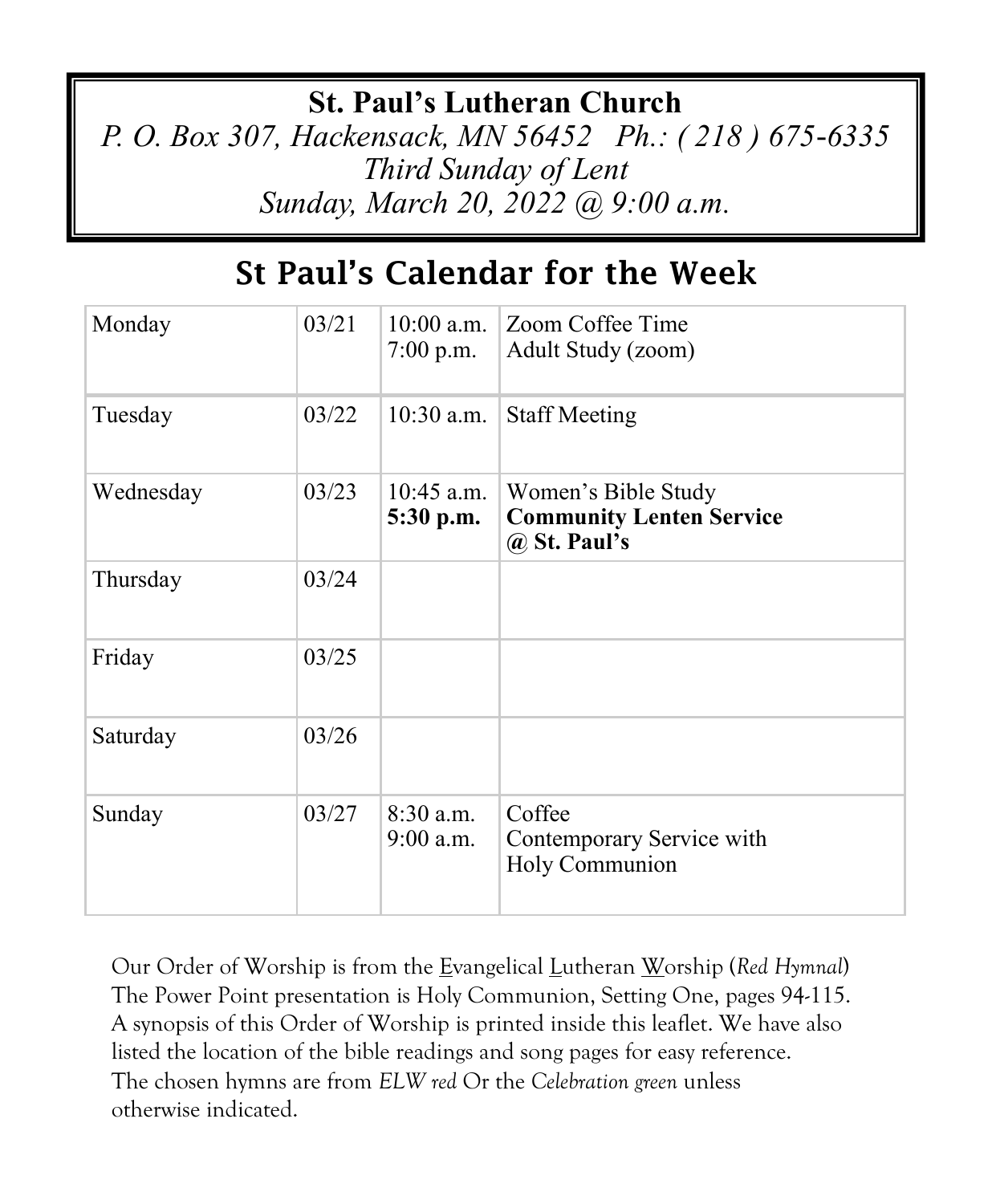# The Order of Worship

| <b>Confession and Forgiveness</b>              |                                     |                           |
|------------------------------------------------|-------------------------------------|---------------------------|
| <b>Opening Hymn</b>                            | "Guide Me Ever, Great Redeemer"     | #618                      |
|                                                | ELW (Red Hymnal)                    |                           |
| Kyrie                                          |                                     | p. 98                     |
| <b>Canticle of Praise</b>                      | "This is the Feast"                 | p. 101                    |
| <b>Prayer of the Day</b>                       | <u>Word</u>                         |                           |
| <b>First Reading</b>                           |                                     | Isa 55:1-9                |
| <b>Psalmody</b>                                |                                     | Psalm $63:1-8$            |
| <b>Hymn of the Day</b>                         | "Beneath the Cross of Jesus"        | #338<br>ELW (Red Hymnal)  |
| <b>Second Reading</b>                          |                                     | $l$ cor $l0$ : $l$ - $l3$ |
| <b>Gospel Acclamation</b>                      |                                     | p. 103                    |
| Gospel                                         |                                     | Luke 13:1-9               |
| <b>Sermon</b>                                  |                                     | Pastor Leif Espeland      |
| <b>Apostles' Creed/Prayers of Intercession</b> |                                     |                           |
| The Sharing of the Peace                       | <b>Meal</b>                         |                           |
| <b>Offering</b>                                |                                     |                           |
| <b>Great Thanksgiving</b>                      |                                     | $p. 107-108$              |
| The Lord's Prayer                              |                                     | p. 112                    |
| Communion                                      | "Lamb of God"                       | p. 112                    |
| <b>Distribution Hymn</b>                       | "Let Us Break Bread Together"       | #471                      |
| Prayer                                         | Sending                             |                           |
| <b>Post Communion Blessing</b>                 |                                     | p.114                     |
| <b>Benediction</b>                             |                                     |                           |
| <b>Sending Song</b><br><b>Dismissal</b>        | "Go, My Children, with My Blessing" | #543<br>p. 115            |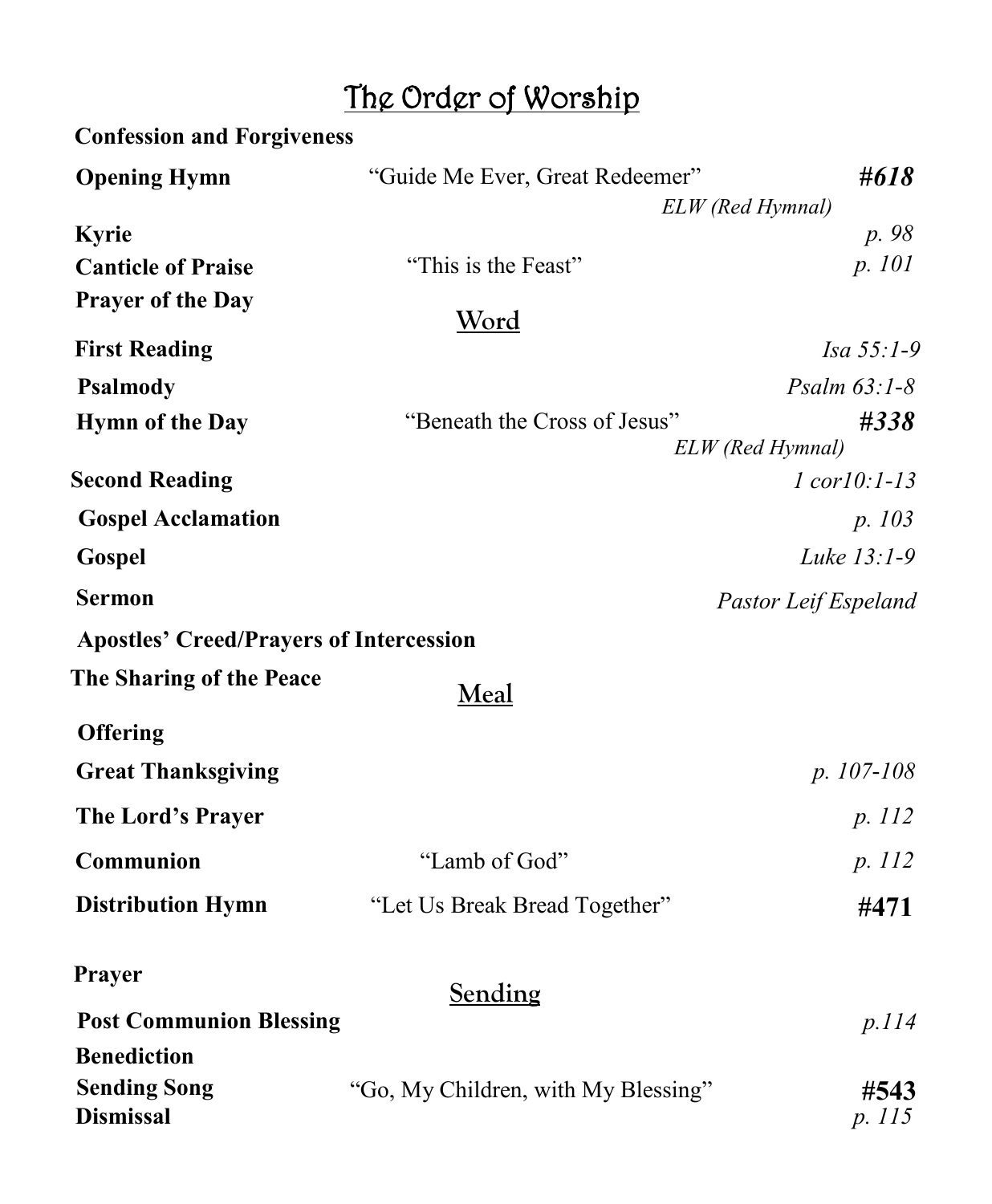#### *BUTTER BRAID FUNDRAISER*

Apple, Bavarian Crème, Blueberry Cream Cheese, Raspberry, Strawberry Cream Cheese and Caramel Rolls

These pastries are so easy to enjoy. Simply thaw them on your counter overnight, then bake for 30 minutes in the morning. It can't be easier, or more delicious! They are only \$13 per package. Please write a check or have correct change. They also make very nice gifts!



March is Food Shelf month and St. Paul's has always done our part to support our local Food Shelf. Monetary offerings should be marked as "Food Shelf" so your donation can all

get sent to the Food Shelf as one large group donation. We also will be collecting food items on a table in the narthex. When we work together, we can make a great impact.



## **It's Coffee Time!**



So many of us are missing just chatting with our friends over coffee. We have a solution! **Every Monday at 10:00 am we will hold a coffee zoom.** Call the office for the number, then grab your cup and sit down with your friends for a half hour visit. *See you there!* 

Adult Studies **Monday @ 7:00 p.m. (Zoom)** *On Ecclesiastes*